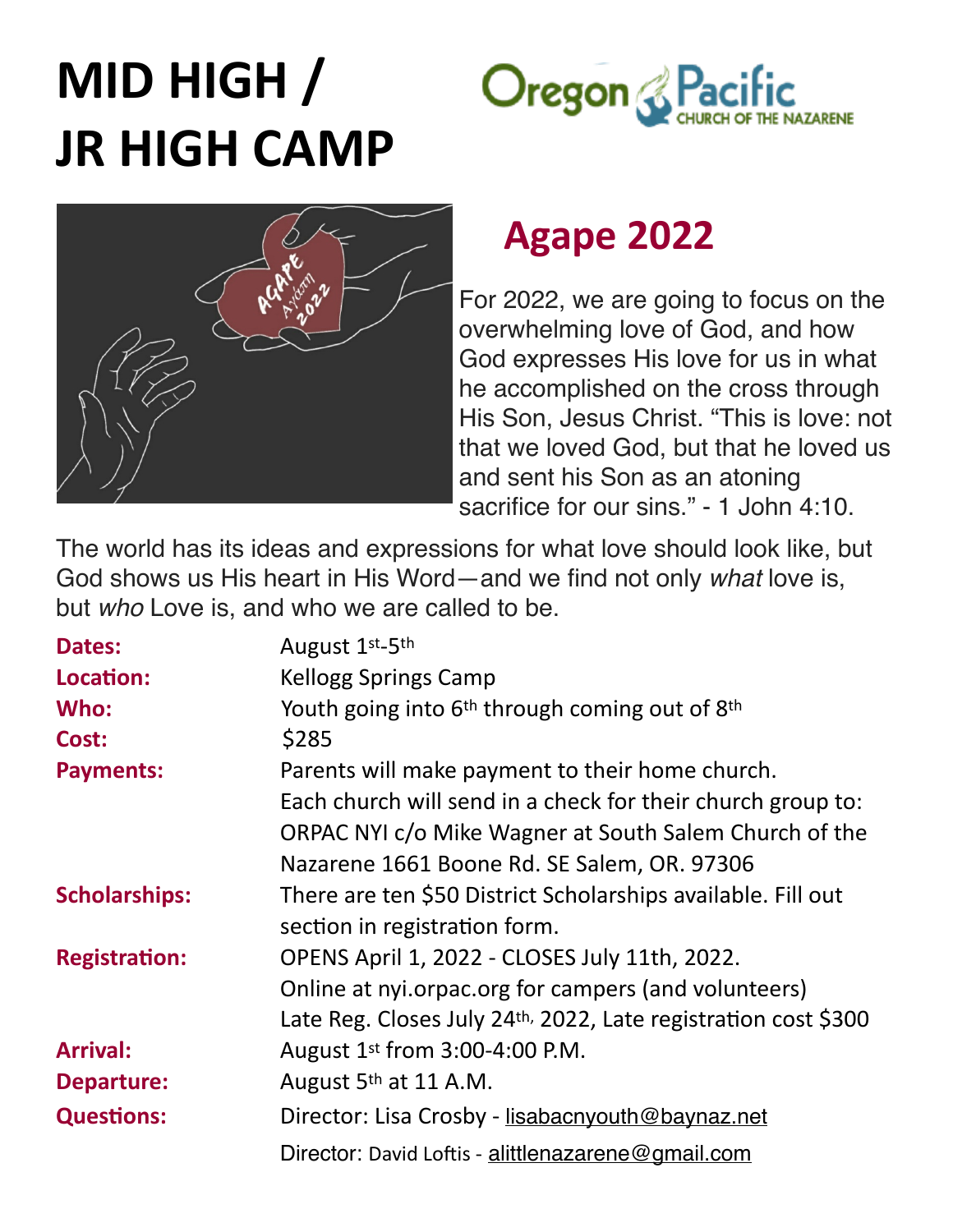

## Worship Leader: My name's Jacob Olson and I'm 24 years old. God's brought me on an incredible

journey and been so faithful through the years. My passion is for music and discipleship which I've gotten to experience through a YWAM DTS and a year of Bible college. Currently, I serve as a leader in my local youth group and enjoy

working alongside my amazing



wife, Janella, to build a house out of a school bus.



Speaker: Hey there, I'm Chicho! I've been a

Jesus-follower for as long as I can remember. I've been a part of the Nazarene Church since I was a high-school freshman, when my wife (Karissa) and I started dating, back in 2005. I've been able to see God do amazing things in my life and I'm excited to see what He does next! I'm a big nerd for apologetics, which is a discipline in the

Christian faith that equips believers to have tough conversations with people who do not believe in Jesus or God. Karissa and I have four kids:

Leon, Naomi, Phoenix, and Amalia, and a fun



little pup named Zelda. There's never a quiet moment in our house, which is probably why I feel right at home in youth ministry.

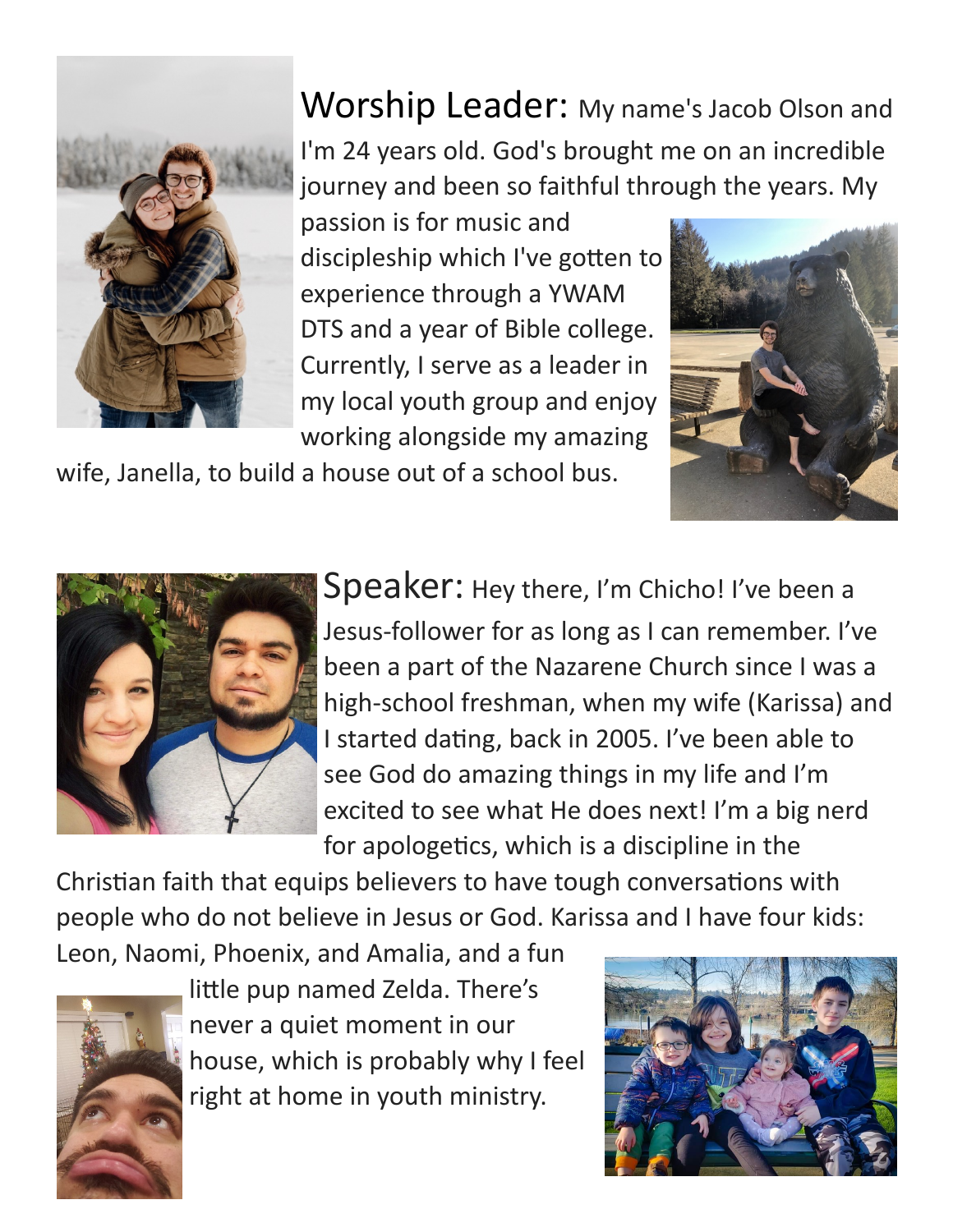## **Youth Leader Information**

#### **How and where do we pay?**

Churches should write one check to ORPAC NYI for all of your students and adults attending camp. The check should be sent to the following address **by July 11th**:

#### **Attn. Mike Wagner Salem First Church of the Nazarene 1550 Market St NE, Salem, OR 97302**

#### *No payments will be made online. Please inform families and counselors to pay to their local church.*

#### *How to Register as a Counselor or Volunteer*

- 1. Volunteer/counselor registration will be online at: [nyi.orpac.org](http://nyi.orpac.org/)
- 2. Volunteers/counselors will register under the "Counselor/Staff Registration" tab.
- 3. Adults must meet approved guidelines set by the ORPAC district to attend ORPAC camps as counselors. Anyone who wishes to be a counselor must fill out the Volunteer application on the registration site, have 2 references (1 pastoral and 1 personal), **complete our District background check on ORPAC's website**, and meet the minimum age requirement of 21. *Depending on the need, filling out the application does not guarantee you will be a counselor at camp.*

#### **How Many leaders do we need to bring?**

If you send 3 or less students to camp, we can partner them up with a counselor from another church. Otherwise, plan on sending a counselor for the week. For every 8 students you send to camp, you will need to send an additional counselor.

#### **Student to Adult ratio should be -**

**8:1 (9+:2), 16:2 (17+:3), 24:3 (25+:4), 32:4 (33+:5)...etc.**

#### **Background check through the District required unless you have had a district check in the last year**

#### **Cost for Adult Counselors/Youth Leaders: \$50**

**Arrival Times:** Adults and Students should arrive at camp together between 3:00-4:00 P.M. Monday August 1st, 2022 Youth leader orientation will take place shortly after check in closes

**Departure Time:** Camp will end at 11:00am Friday August 5th, 2022